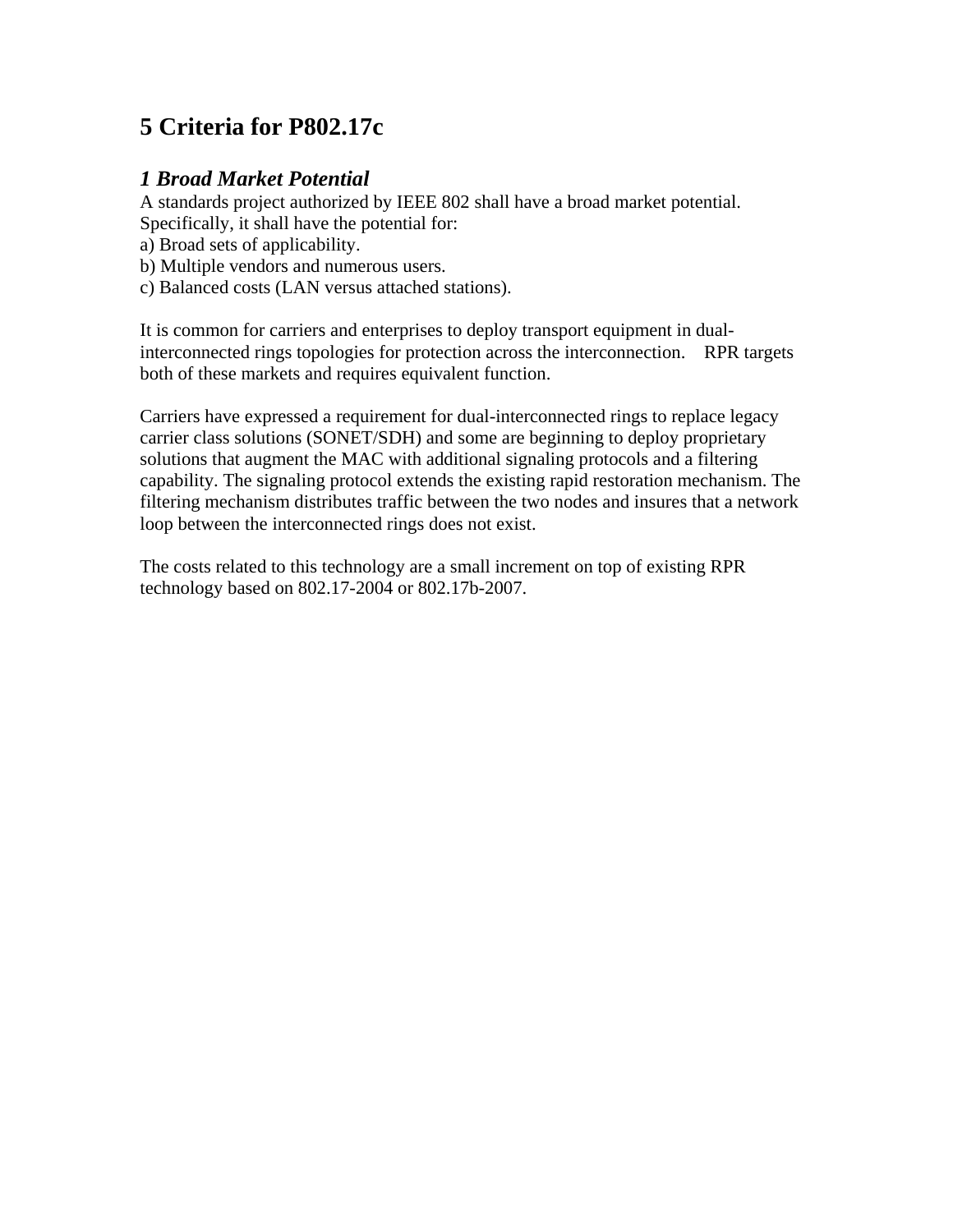#### *2 Compatibility*

IEEE 802 defines a family of standards. All standards shall be in conformance with the IEEE 802.1 Architecture, Management and Interworking documents as follows: 802. Overview and Architecture, 802.1D, 802.1Q, and parts of 802.1F. If any variances in conformance emerge, they shall be thoroughly disclosed and reviewed with 802. Each standard in the IEEE 802 family of standards shall include a definition of managed objects which are compatible with systems management standards.

The proposed amendment is compatible and consistent with base 802.17, 802.17a, and 802.17b standards.

The proposed amendment makes no change to the 802.1 standards and is compatible with sublayer service interfaces (802.1D ISS, 802.1Q E-ISS).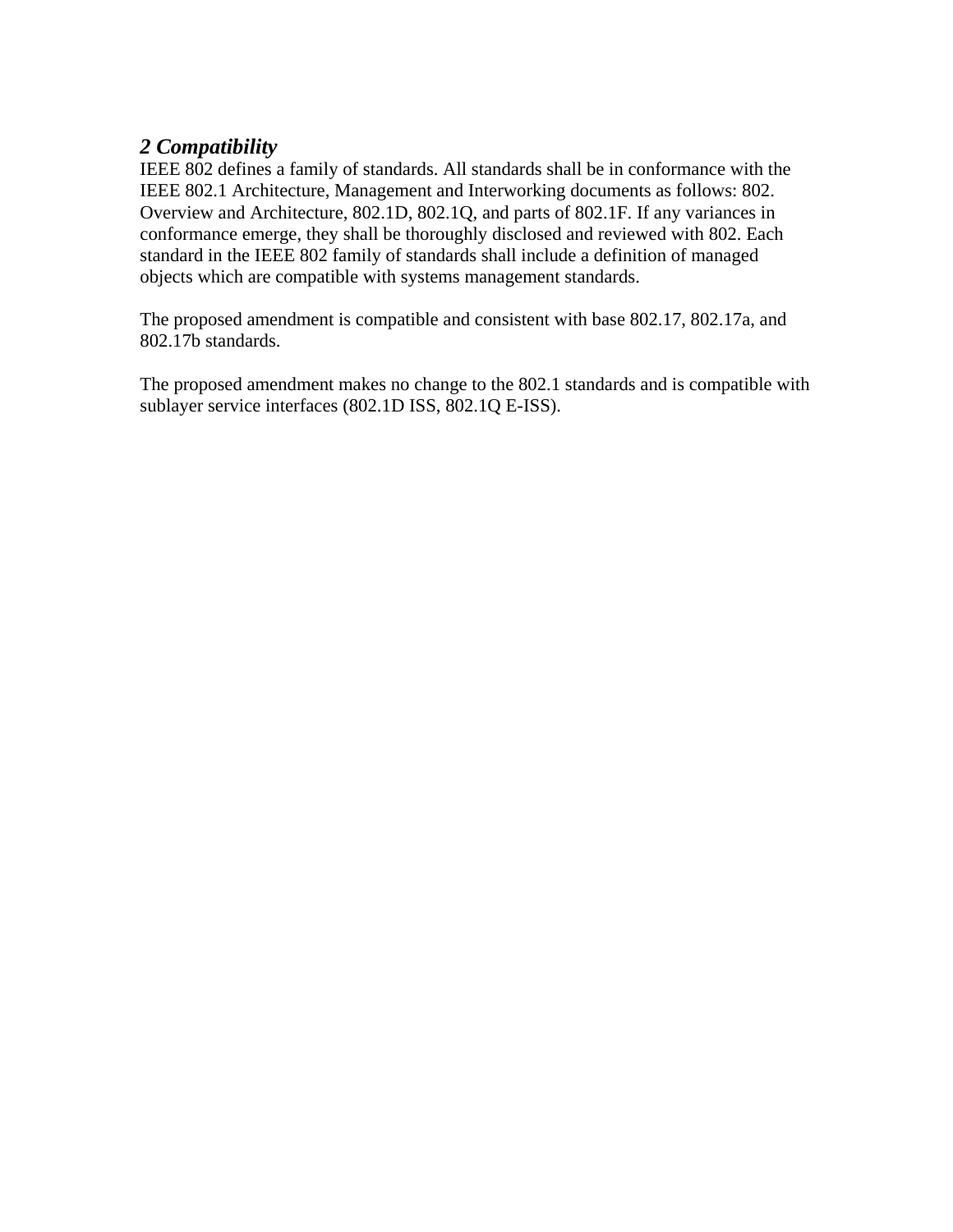### *3 Distinct Identity*

Each IEEE 802 standard shall have a distinct identity. To achieve this, each authorized project shall be:

- a) Substantially different from other IEEE 802 standards.
- b) One unique solution per problem (not two solutions to a problem).
- c) Easy for the document reader to select the relevant specification.

There are no other standards specifying a method of sub-50 ms failover to provide protection across the domain of dual-interconnected rings. The standard will provide for more flexible load balancing across the dual points of ring interconnection as compared to current standards. The scope of the protocol is focused on the two stations implementing the interconnection point between rings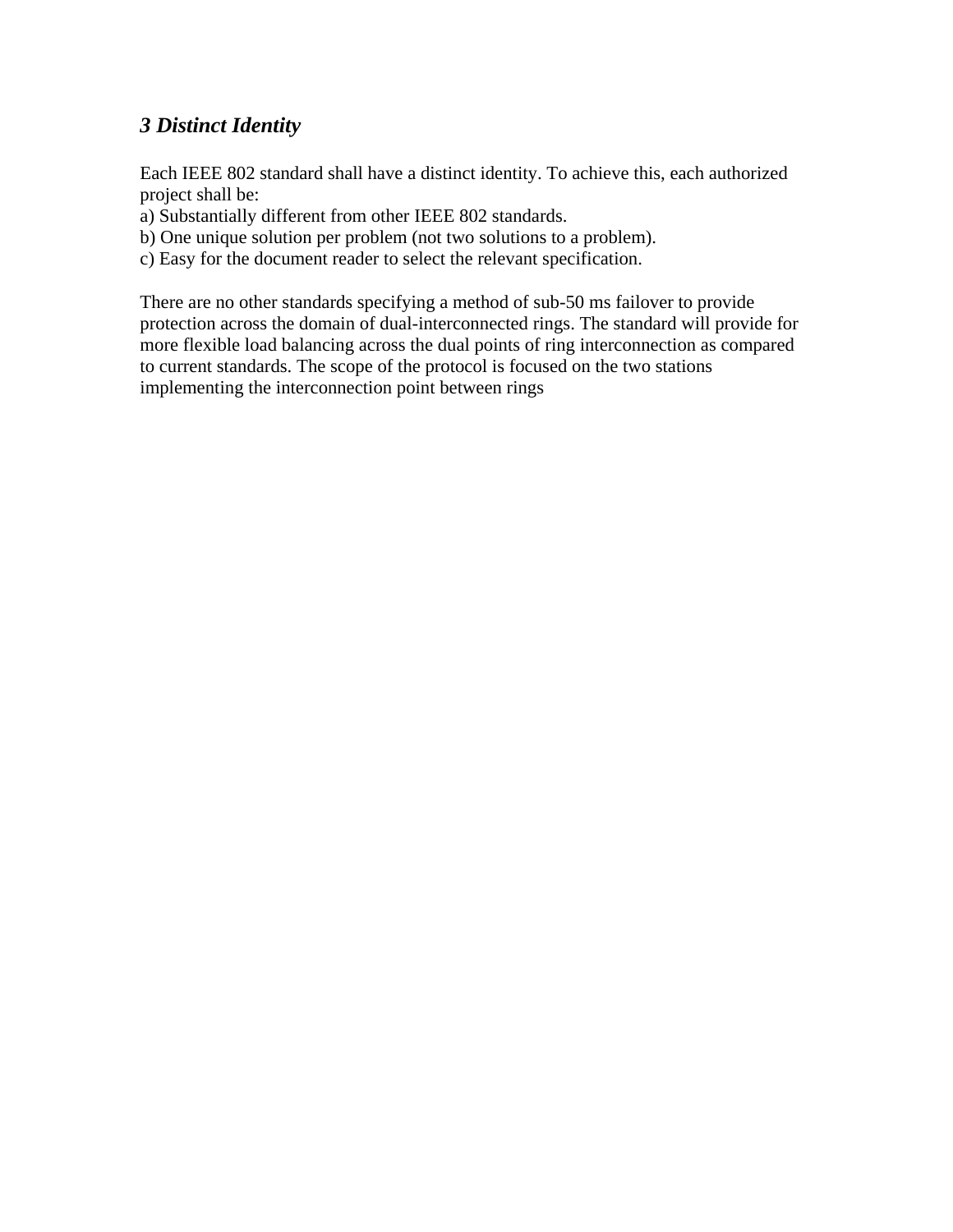## *4 Technical Feasibility*

For a project to be authorized, it shall be able to show its technical feasibility. At a minimum, the proposed project shall show:

- a) Demonstrated system feasibility.
- b) Proven technology, reasonable testing.
- c) Confidence in reliability.

The proposed standard will be based on existing, proven, standard RPR technology augmented with minimal hardware and software changes. Proprietary implementations of PIRC are already deployed, hence there is very little technical risk.